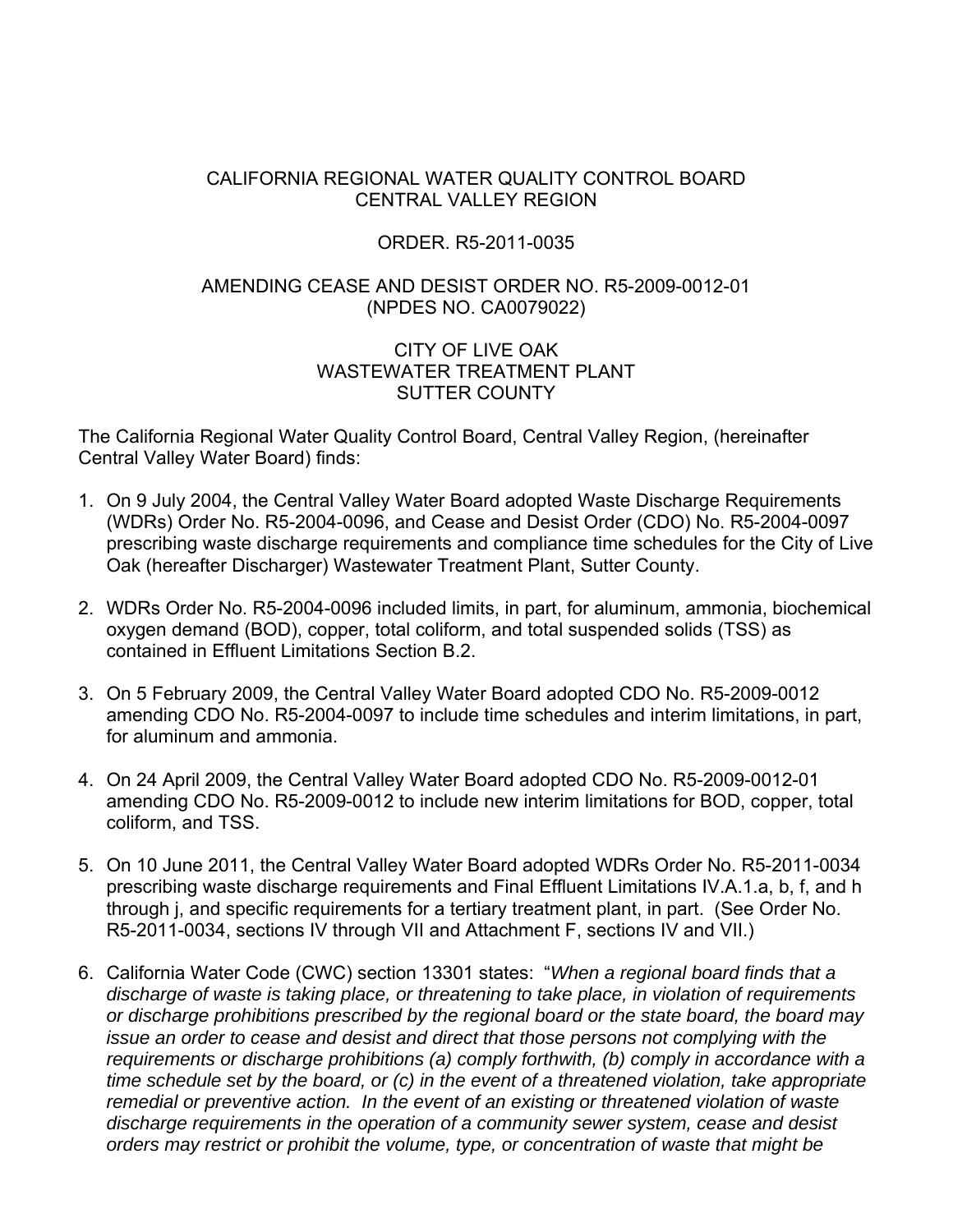*added to that system by dischargers who did not discharge into the system prior to the issuance of the cease and desist order. Cease and desist orders may be issued directly by a board, after notice and hearing.*"

- 7. On 19 July 2010, the Discharger submitted "City of Live Oak Compliance Extension Request Infeasibility Analysis" that included justification for a compliance schedule for the new Effluent Limitations for aluminum, ammonia, arsenic, alpha-BHC, copper, 4,4'-DDE, dibromochloromethane, dichlorobromomethane, alpha endosulfan, endrin aldehyde, iron, manganese, nitrate, and total THMs. In addition to source control measures, the Discharger proposes to construct and implement a Title 22 tertiary filtration system and an ultraviolet light disinfection system. The new treatment system is expected to be completed by 30 September 2012. However on 8 December 2010, the Discharger submitted information from an independent schedule analyst that determined the construction contractor is behind schedule and that completion of the project on the proposed schedule is doubtful at the current rate of progress. Therefore, the compliance schedule to meet the final technology based effluent limitations was extended accordingly. If the new treatment system does not achieve compliance with some constituents, the Discharger requests time to conduct source investigations and site-specific studies (e.g. WER study) where applicable. For the newly imposed effluent limitations for arsenic, dibromochloromethane, dichlorobromomethane, total Trihalomethanes, iron, and manganese that are based on the municipal and domestic supply (or MUN) beneficial use, the Discharger may request additional time to complete a Basin Plan amendment study to de-designate the MUN beneficial use of the receiving water.
- 8. Immediate compliance with the final effluent limitations for aluminum, ammonia, alpha-BHC, BOD, total coliform, 4,4'-DDE, dibromochloromethane, dichlorobromomethane, alpha endosulfan, endrin aldehyde, iron, manganese, nitrate, and TSS is not possible or practicable. The Clean Water Act and the California Water Code authorize time schedules for achieving compliance. This Order amends CDO No. R5-2009-0012-01 (Attachment 1) to include or extend compliance time schedules for these final effluent limitations. Additionally, this Order removes the compliance schedules for cyanide, diazinon, and turbidity because these effluent limitations are not contained in WDRs Order No. R5-2011-0034, and therefore, a compliance schedule is no longer necessary.
- 9. Since the time schedules for completion of actions necessary to bring the waste discharge into compliance exceeds one year, this Order includes interim requirements and dates for achievement. The time schedules do not exceed five years. The compliance time schedules in the proposed Order (Attachment 1) that amends CDO No. R5-2009-0012-01 includes interim effluent limitations for aluminum, ammonia, alpha-BHC, BOD, 4,4'-DDE, dibromochloromethane, dichlorobromomethane, alpha endosulfan, endrin aldehyde, iron, manganese, nitrate, total coliform, and TSS.
- 10. The Central Valley Water Board finds that the Discharger can maintain compliance with the interim limitations included in the proposed Order (Attachment 1 of this Order). Interim limitations are established when compliance with the final effluent limitations cannot be achieved by the existing discharge. Discharge of constituents in concentrations in excess of the final effluent limitations, but in compliance with the interim effluent limitations, can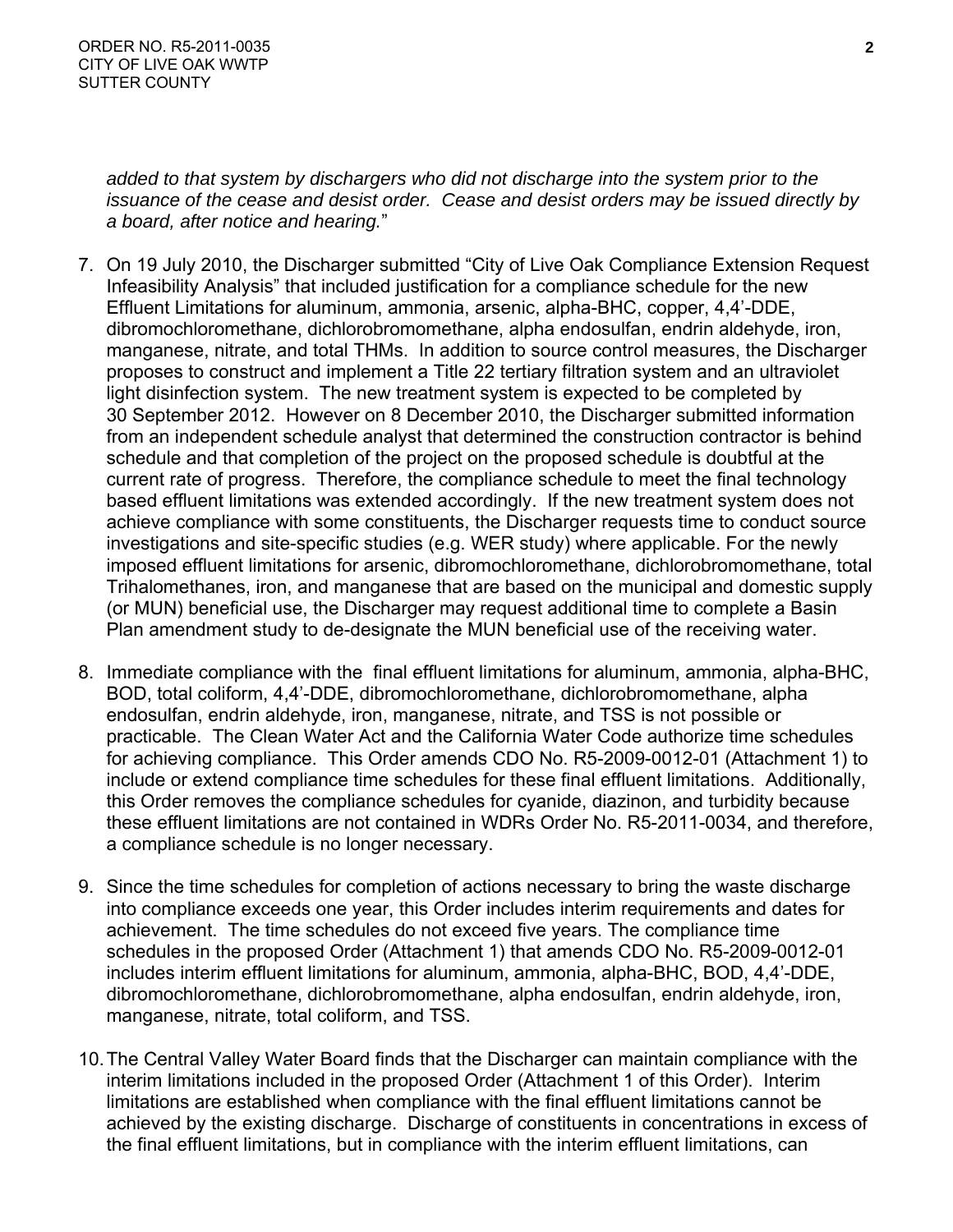significantly degrade water quality and adversely affect the beneficial uses of the receiving stream on a long-term basis. The interim limitations, however, establish an enforceable ceiling concentration until compliance with the final effluent limitation can be achieved.

# **Other Regulatory Requirements**

- 11. On **10 June 2011**, in Rancho Cordova, California, after due notice to the Discharger and all other affected persons, the Central Valley Water Board conducted a public hearing at which evidence was received to consider a Cease and Desist Order under CWC section 13301 to establish a time schedule to achieve compliance with waste discharge requirements.
- 12. Issuance of this Order is exempt from the provisions of the California Environmental Quality Act (Public Resources Code, Section 21000, *et seq.*) (CEQA), in accordance with CWC Section 15321(a)(2), Title 14, California Code of Regulations (CCR).
- 13. Any person aggrieved by this action of the Central Valley Water Board may petition the State Water Board to review the action in accordance with CWC section 13320 and California Code of Regulations, Title 23, sections 2050 and following. The State Water Board must receive the petition by 5:00 p.m., 30 days after the date that this Order becomes final, except that if the thirtieth day following the date that this Order becomes final falls on a Saturday, Sunday, or state holiday (including mandatory furlough days), the petition must be received by the State Water Board by 5:00 p.m. on the next business day. Copies of the law and regulations applicable to filing petitions may be found on the Internet at: http://www.waterboards.ca.gov/public\_notices/petitions/water\_quality or will be provided upon request.

# **IT IS HEREBY ORDERED THAT:**

Cease and Desist Order No. R5-2010-0012-01 (NPDES No. CA0079022) is amended as shown in underline/strikeout format in Attachment 1 to this Order.

I, PAMELA C. CREEDON, Executive Officer, do hereby certify the foregoing is a full, true, and correct copy of an Order adopted by the California Regional Water Quality Control Board, Central Valley Region, on **10 June 2011**.

 *Original Signed by* 

 $\overline{a}$ PAMELA C CREEDON, Executive Office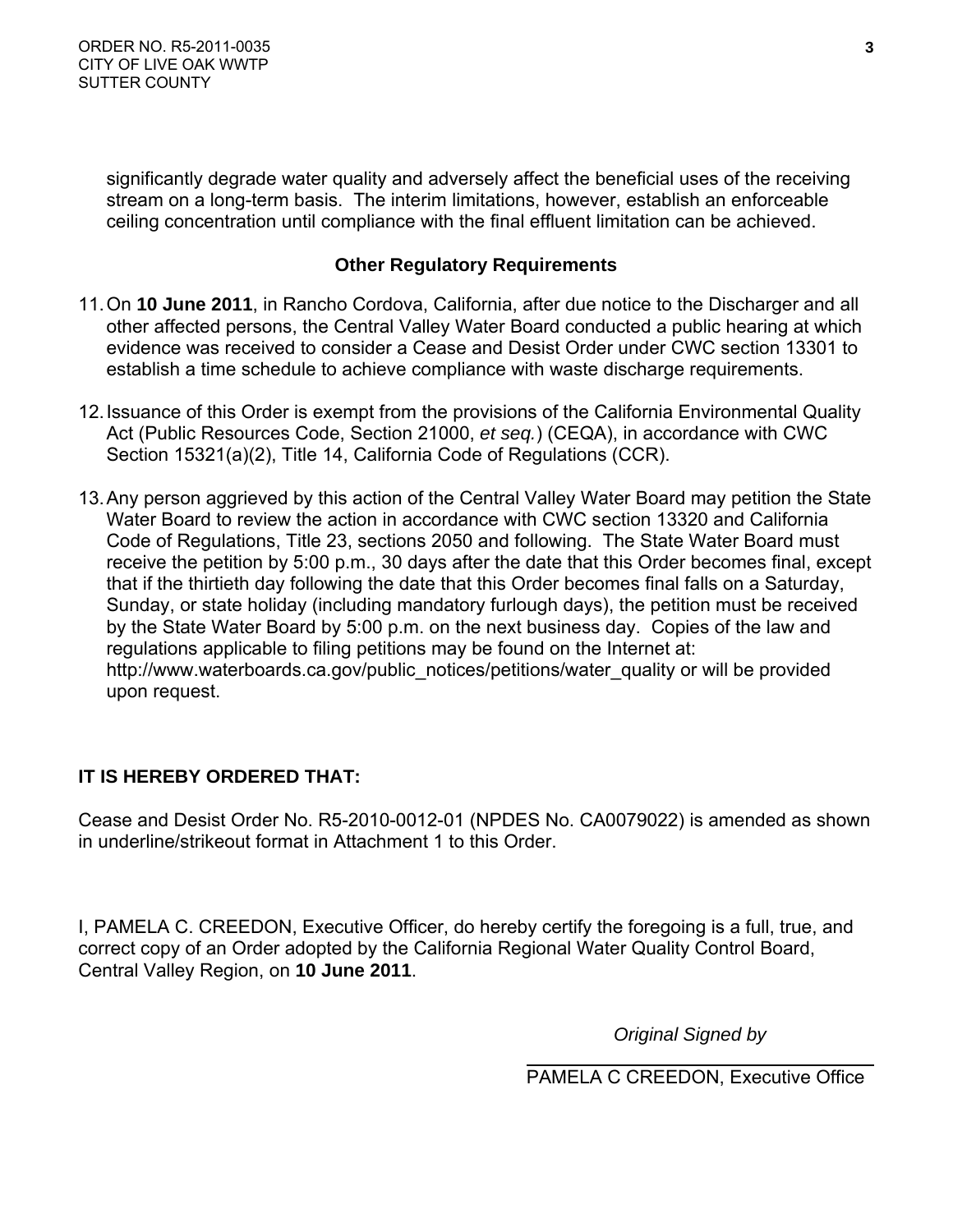### CALIFORNIA REGIONAL WATER QUALITY CONTROL BOARD CENTRAL VALLEY REGION

### ORDER NO. R5-2009-0012-0201 REQUIRING CITY OF LIVE OAK WASTEWATER TREATMENT PLANT SUTTER COUNTY

## TO CEASE AND DESIST FROM DISCHARGING CONTRARY TO REQUIREMENTS

The California Regional Water Quality Control Board, Central Valley Region (hereafter Central Valley Water Board), finds:

- 1. On 9 July 2004, the Central Valley Water Board adopted Waste Discharge Requirements (WDRs) Order No. R5-2004-0096, and Cease and Desist Order (CDO) No. R5-2004-0097 prescribing waste discharge requirements and compliance time schedules for the City of Live Oak (hereafter Discharger) Wastewater Treatment Plant (WWTP). The WDRs allow for a regulated discharge of 1.4 million gallons per day (mgd) of treated domestic wastewater to Reclamation District 777 Lateral Drain No. 1, which is tributary to Main Canal and the Sutter Bypass.
- 2. WDRs Order No. R5-2004-0096 includes limits for aluminum, ammonia, biochemical oxygen demand (BOD), copper, cyanide, diazinon, organochlorine pesticides, total coliform, total suspended solids (TSS), and turbidity as contained in Effluent Limitations Section B.2., which states in part:

|                      | Average         | 7-Day  | Average  | Average         | Instantaneous   |
|----------------------|-----------------|--------|----------|-----------------|-----------------|
| <b>Units</b>         | Monthly         | Median | Weekly   | Daily           | Maximum         |
| mg/l                 | 10 <sup>2</sup> | --     | $15^2$   | 20 <sup>2</sup> |                 |
| lbs/day <sup>3</sup> | 120             | --     | 180      | 230             |                 |
| mg/l                 | 10 <sup>2</sup> | --     | $15^{2}$ | 20 <sup>2</sup> |                 |
| lbs/day              | 120             | --     | 180      | 230             |                 |
| MPN/100 m/           | --              | 2.2    | --       |                 | 23 <sup>4</sup> |
| $\mu$ g/l            |                 |        |          |                 | ND <sup>5</sup> |
| <b>NTU</b>           |                 |        |          | ↑               | $5^6$           |
|                      |                 |        |          |                 |                 |

 $\overline{a}$ 1 5-day, 20ºC biochemical oxygen demand (BOD)

<sup>2</sup> To be ascertained by a 24-hour composite

<sup>3</sup> Based upon a design treatment capacity of 1.4 mgd (*x* mg/*l* X 8.345 X 1.4 mgd = *y* lbs/day) 4

The total coliform organisms concentration shall not exceed 23 MPN/100 m*l* more than once in any 30-day period. No sample shall exceed a concentration of 240 MPN/100 m*l*.<br><sup>5</sup> The Nep Detectable (ND) limitation applies to each individe

The Non-Detectable (ND) limitation applies to each individual pesticide. No individual pesticide may be present in the discharge at detectable concentrations. The Discharger shall use EPA standard analytical techniques with the lowest

possible detectable level for organochlorine pesticides with a maximum acceptable detection level of 0.05 µg/*l*.<br><sup>6</sup> The turbidity shall not oveged 5 NTLL mere than 5 percent of the time within a 24 hour period. At no tim The turbidity shall not exceed 5 NTU more than 5 percent of the time within a 24-hour period. At no time shall the turbidity exceed 10 NTU.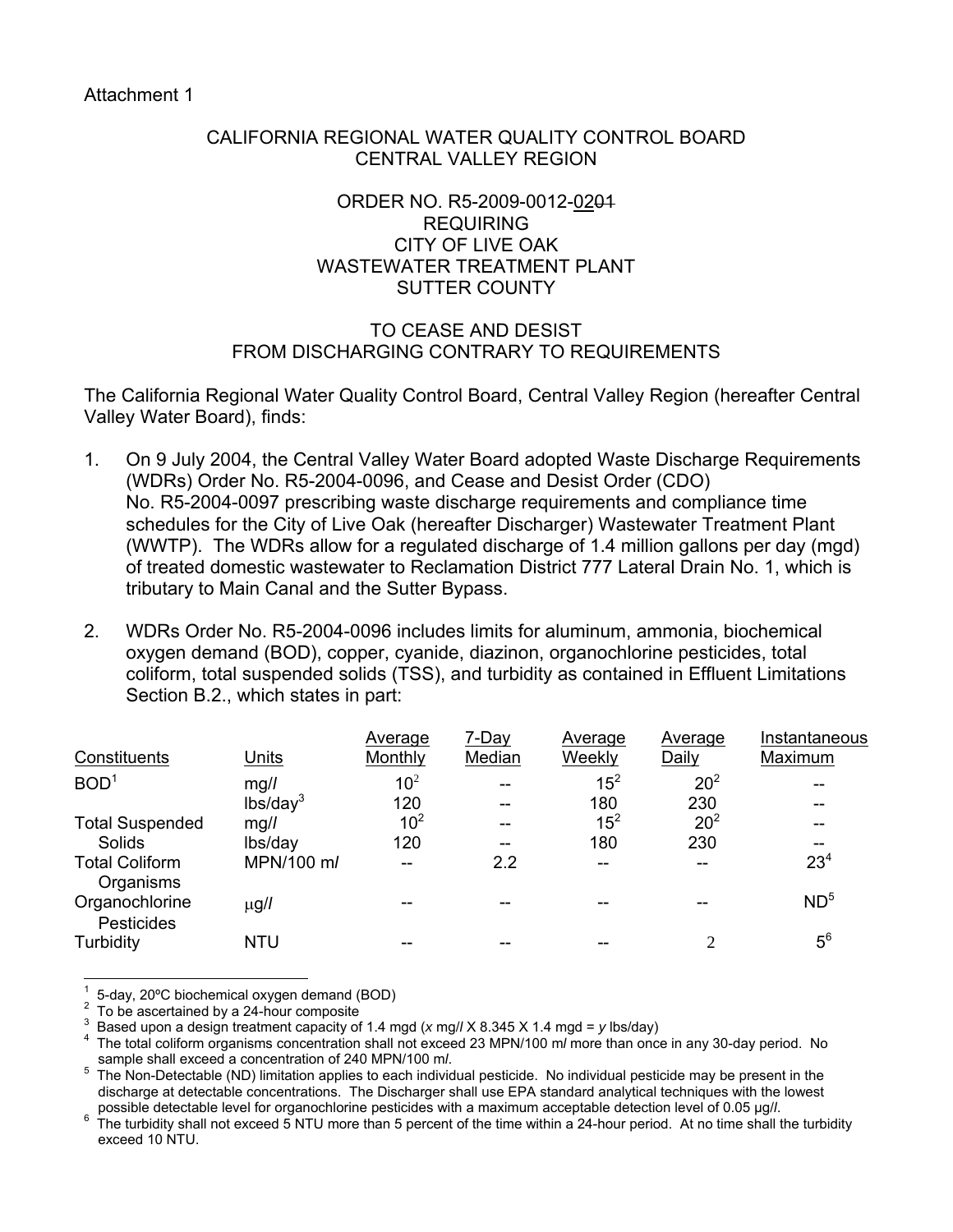|                       |                      | Average             | Average      | Average          | Average      |
|-----------------------|----------------------|---------------------|--------------|------------------|--------------|
| Constituents          | Units                | Monthly             | 4-Day        | Daily            | 1-Hour       |
| Aluminum <sup>1</sup> | $\mu$ g/l            | 71 <sup>2</sup>     |              | $140^{2}$        |              |
|                       | lbs/day <sup>3</sup> | 0.83                |              | 1.7              |              |
| Ammonia, Total        | mg/l                 | <b>Attachment B</b> | Attachment C |                  | Attachment D |
| (as N)                | lbs/day <sup>4</sup> | 5                   |              |                  | 5            |
| Copper                | $\mu$ g/l            | Attachment $F^2$    |              | Attachment $F^2$ |              |
| (total recoverable)   | lbs/day <sup>3</sup> | 6                   |              | 6                |              |
| Cyanide               | $\mu$ g/l            | $4.3^{2}$           |              | $8.5^{2}$        |              |
| (total recoverable)   | lbs/day <sup>3</sup> | 0.050               |              | 0.10             |              |
| Diazinon              | $\mu$ g/l            | 0.04                |              | 0.08             |              |
|                       | lbs/day <sup>3</sup> | 0.0005              |              | 0.001            |              |

1 Acid-soluble or total

2 To be ascertained by 24-hour composite

3 Based upon a design treatment capacity of 1.4 mgd  $[x \mu g / x (1 \mu g / 1000 \mu g) x 8.345 x 1.4 \mu g d = y \text{ lbs/day}$ 

Based upon a design treatment capacity of 1.4 mgd (*x* mg/*l* X 8.345 X 1.4 mgd = *y* lbs/day) 5

 $5$  The mass limit (lb/day) for ammonia shall be equal to the concentration limit (from Attachments) multiplied by the design flow of 1.4 mgd and the unit conversion factor of 8.345 (see footnote 3 for equation).

 $6$  The mass limit (lbs/day) shall be equal to the concentration limit (from corresponding Attachment, for corresponding period) multiplied by the design flow of 1.4 mgd and the unit conversion factor of 8.345 and divided by 1000 µg// per mg// (see footnote 3 for equation).

3. WDRs Order No. R5-2004-0096 includes Effluent Limitations B.4., which states:

*"The arithmetic mean of 20˚C BOD (5-day) and of total suspended solids in effluent samples collected over a calendar month shall not exceed 15 percent of the arithmetic mean of the values for influent samples collected at approximately the same times during the same period (85 percent removal) by 1 April 2009."* 

4. WDRs Order No. R5-2004-0096 includes Effluent Limitations B.8., which states:

*"Wastewater shall be oxidized, coagulated, filtered, and disinfected, or equivalent treatment provided by 1 April 2009."* 

- 5. WDRs Order No. R5-2004-0096 included time schedules for achieving compliance with Effluent Limitations B.2. for BOD, TSS, total coliform organisms, turbidity, copper, and cyanide by 1 April 2009.
- 6. CDO No. R5-2004-0097 included a time schedule for achieving compliance with Effluent Limitations B.1. for aluminum, ammonia, diazinon, and organochlorine pesticides by 1 April 2009.
- 7. WDRs Order No. R5-2011-0034 includes Effluent Limitations IV.A.1.a, b, f, h through j, in part as follows: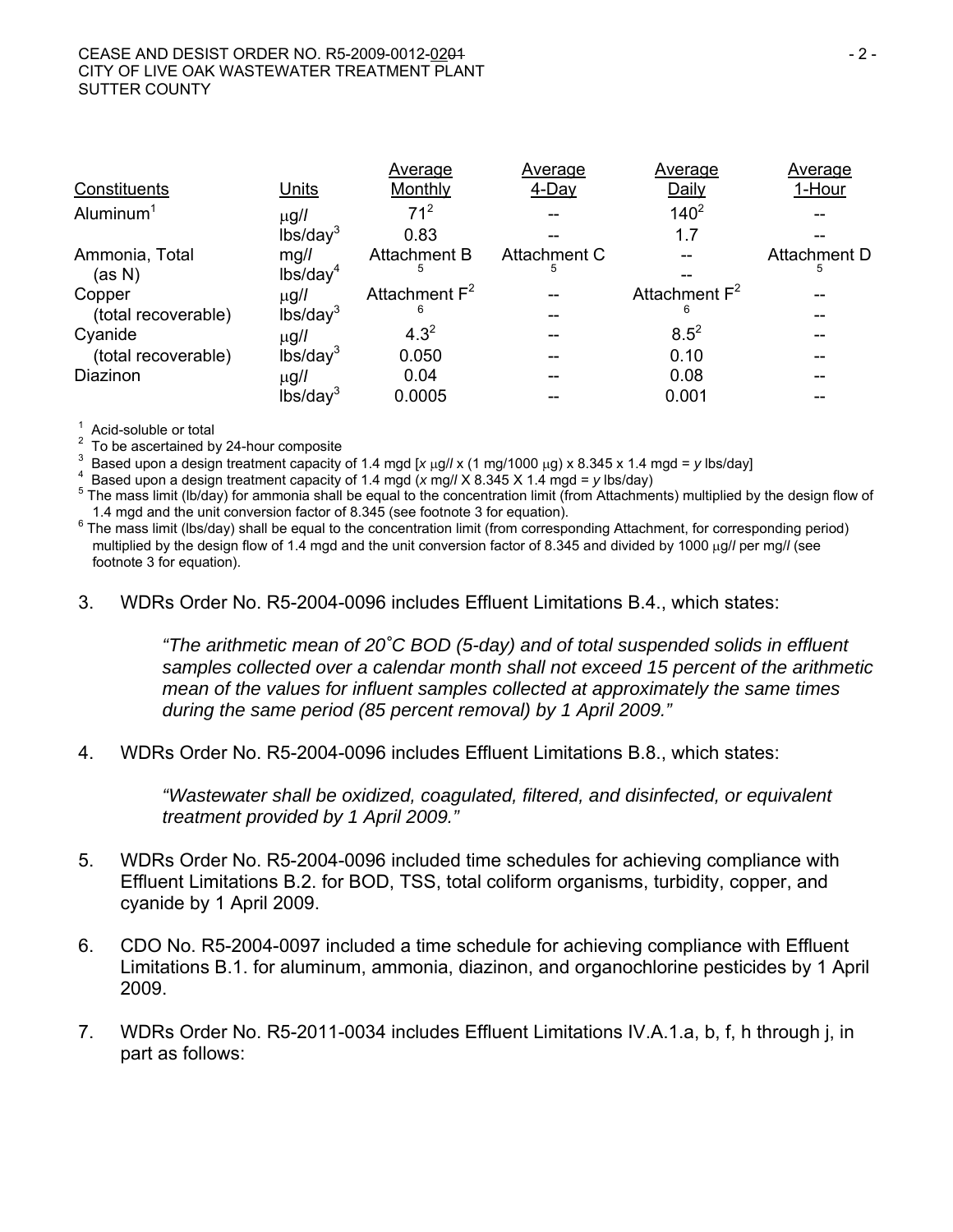#### CEASE AND DESIST ORDER NO. R5-2009-0012-0201 - 3 - CITY OF LIVE OAK WASTEWATER TREATMENT PLANT SUTTER COUNTY

|                                |                      | <b>Effluent Limitations</b> |                          |                                |                                        |                                        |  |
|--------------------------------|----------------------|-----------------------------|--------------------------|--------------------------------|----------------------------------------|----------------------------------------|--|
| <b>Parameter</b>               | <b>Units</b>         | Average<br><b>Monthly</b>   | Average<br><b>Weekly</b> | <b>Maximum</b><br><b>Daily</b> | <b>Instantaneous</b><br><b>Minimum</b> | <b>Instantaneous</b><br><b>Maximum</b> |  |
| <b>Biochemical Oxygen</b>      | mg/L                 | 10                          | 15                       | 20                             |                                        | --                                     |  |
| Demand 5-day @ 20°C            | lbs/day <sup>1</sup> | 120                         | 180                      | 230                            | --                                     | --                                     |  |
| <b>Total Suspended Solids</b>  | mg/L                 | 10                          | 15                       | 20<br>--                       |                                        | --                                     |  |
|                                | lbs/day <sup>1</sup> | 120                         | 180                      | 230                            |                                        |                                        |  |
|                                | mg/L                 | 1.4                         | --                       | 2.8                            |                                        |                                        |  |
| Ammonia, Total (as N)          | lbs/day <sup>1</sup> | 16                          | --                       | 33                             |                                        |                                        |  |
| Aluminum, Total<br>Recoverable | $\mu$ g/L            | 260                         |                          | 750                            |                                        |                                        |  |
| Arsenic                        | $\mu$ g/L            | 10                          | $-$                      | 20.1                           | --                                     | --                                     |  |
| Dibromochloromethane           | $\mu g/L$            | 0.41                        | --                       | 0.82                           | --                                     | --                                     |  |
| Dichlorobromomethane           | µg/L                 | 0.56                        | --                       | 1.2                            | --                                     |                                        |  |
| Alpha BHC                      | µg/L                 | --                          | --                       |                                |                                        | <b>ND</b>                              |  |
| $4,4'$ -DDE                    | µg/L                 | --                          | --                       |                                | --                                     | <b>ND</b>                              |  |
| Alpha Endosulfan               | $\mu$ g/L            | --                          | --                       | --                             | --                                     | ND.                                    |  |
| Endrin Aldelhyde               | $\mu$ g/L            | --                          | --                       |                                | --                                     | <b>ND</b>                              |  |
| Nitrate (as N)                 | mg/L                 | 10                          | --                       |                                |                                        |                                        |  |
| <b>Total Trihalomethanes</b>   | $\mu$ g/L            | 80                          |                          | 162                            |                                        |                                        |  |

1 Based on an average dry weather flow of 1.4 mgd.

- **b. Percent Removal.** The average monthly percent removal of 5-day biochemical oxygen demand  $(BOD<sub>5</sub>)$  and total suspended solids  $(TSS)$  shall not be less than 85 percent
- **f. Total Coliform Organisms.** Effluent total coliform organisms shall not exceed:
	- **i.** 2.2 most probable number (MPN) per 100 mL, as a 7-day median; and
	- **ii.** 23 MPN/100 mL, more than once in any 30-day period, and

**iii.** 240 MPN/100 mL, instantaneous maximum.

- **h. Iron.** For a calendar year, the annual average effluent total recoverable iron shall not exceed 300 µg/L.
- **i. Manganese.** For a calendar year, the annual average effluent total recoverable manganese shall not exceed 50 µg/L.
- **j. Aluminum.** For a calendar year, the annual average effluent total recoverable aluminum shall not exceed 200 µg/L.
- 8. Section 13301 of the California Water Code (CWC) states in part, *"When a regional board finds that a discharge of waste is taking place or threatening to take place in violation of requirements or discharge prohibitions prescribed by the regional board or the state board, the board may issue an order to cease and desist and direct that those persons not complying with the requirements or discharge prohibitions (a) comply forthwith, (b) comply in accordance with a time schedule set by the board, or (c) in the event of a threatened violation, take appropriate remedial or preventative action. In the event of an existing or*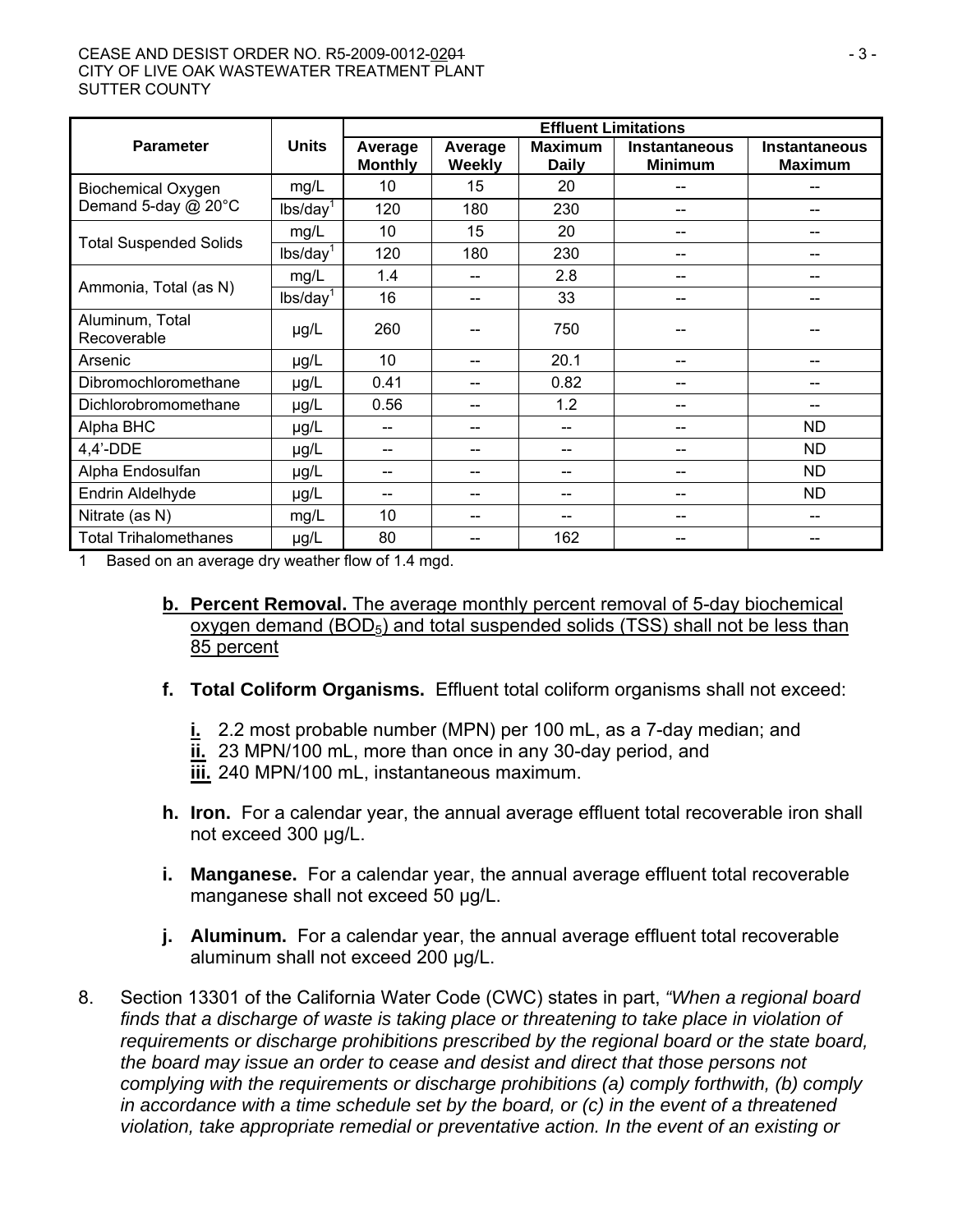*threatened violation of waste discharge requirements in the operation of a community sewer system, cease and desist orders may restrict or prohibit the volume, type, or concentration of waste that might be added to such system by dischargers who did not discharge into the system prior to the issuance of the cease and desist order. Cease and desist orders may be issued directly by a board, after notice and hearing,…."*

- 9. Section 13267(b)(1) of the California Water Code provides that: *"In conducting an investigation specified in subdivision (a), the regional board may require that any person who has discharged, discharges, or is suspected of having discharged or discharging, or who proposes to discharge waste within its region, or any citizen or domiciliary, or political agency or entity of this state who has discharged, discharges, or is suspected of having discharged or discharging, or who proposes to discharge, waste outside of its region that could affect the quality of waters within its region shall furnish, under penalty of perjury, technical or monitoring program reports which the regional board requires. The burden, including costs, of these reports shall bear a reasonable relationship to the need for the report and the benefits to be obtained from the reports. In requiring those reports, the regional board shall provide the person with a written explanation with regard to the need for the reports, and shall identify the evidence that supports requiring that person to provide the reports."*
- 10. In accordance with California Water Code (CWC) Section 13385(j)(3), the Central Valley Water Board finds that the Discharger is not able to consistently comply with WDRs Order No. R5-2011-0034, Effluent Limitations IV.A.1. for aluminum, ammonia, arsenie, alpha-BHC, BOD, 4,4'-DDE, dibromochloromethane, dichlorobromomethane, alpha endosulfan, endrin aldehyde, iron, manganese, nitrate, total coliform, and TSS. Additional time is necessary to finalize onsite plant upgrades. New time schedules are necessary in a CDO for aluminum, ammonia, alpha-BHC, BOD, evanide, diazinon, 4,4'-DDE, dibromochloromethane, dichlorobromomethane, alpha endosulfan, endrin aldehyde, iron, manganese, nitrate, total coliform, and TSS and turbidity. Effluent limitations for these constituents are new requirements that became applicable to the Orders after the effective waste discharge requirements adoption date and/or after 1 July 2000, for which new or modified control measures are necessary in order to comply with the limitation, and the new or modified control measures cannot be designed, installed, and put into operation within 30 calendar days.

10. CWC section 13385(h) and (i) require the Regioinal Water Board to impose mandatory minimum penalties upon dischargers that violate certain effluent limitations. CWC section 13385(j) exempts certain violations from the mandatory minimum penalties. CWC section 13385(j)(3) exempts the discharge from mandatory minimum penalties "*where the waste discharge is in compliance with either a cease and desist order issued pursuant to Section 13301 or a time schedule order issued pursuant to Section 13300, if all the [specified] requirements are met…For the purposes of this subdivision, the time schedule may not exceed five years in length…*"11. 12.

11. Since the time schedules for completion of actions necessary to bring the waste discharge into compliance exceeds one year, this Order includes interim requirements and dates for their achievement.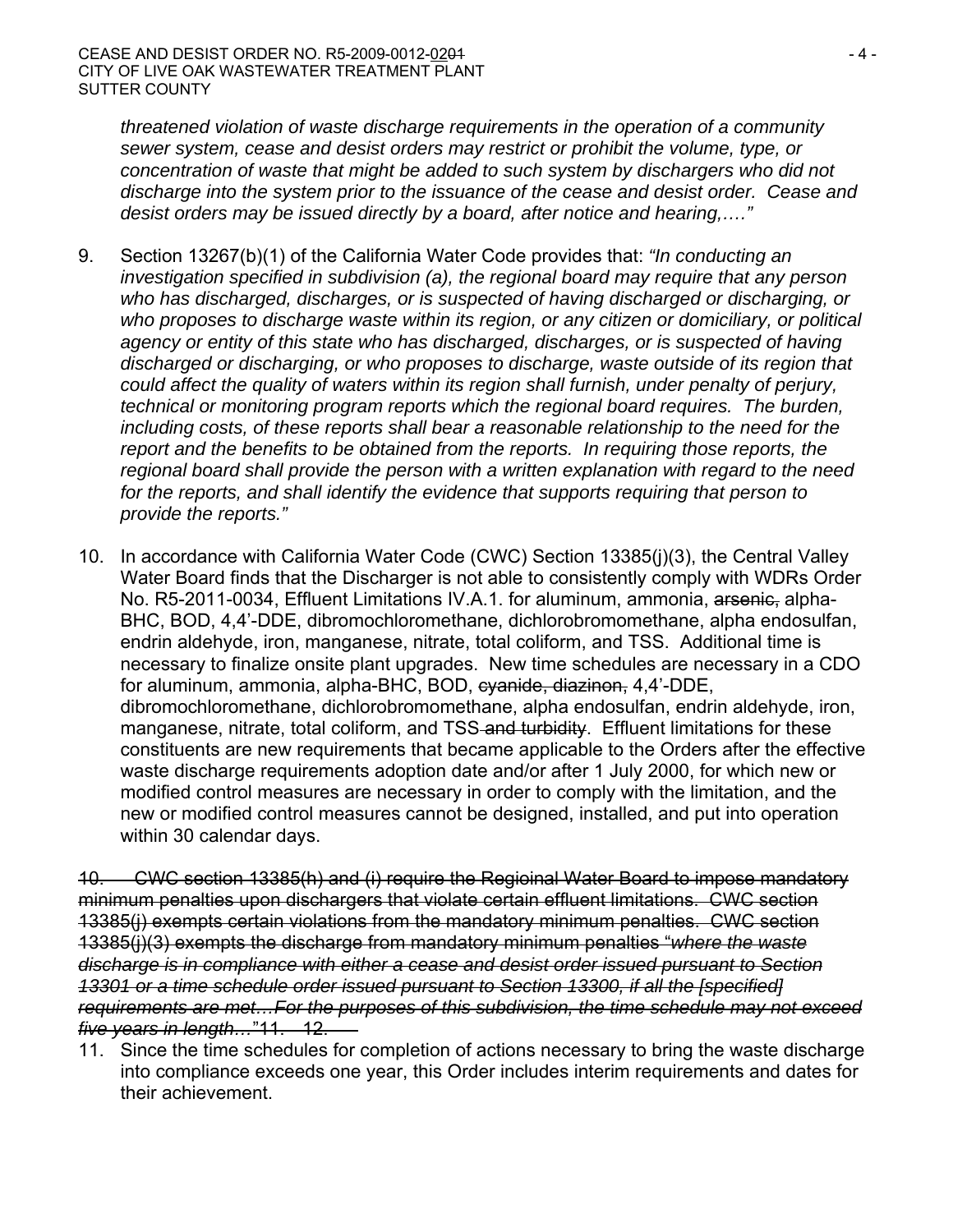#### CEASE AND DESIST ORDER NO. R5-2009-0012-0201 - 5 - CITY OF LIVE OAK WASTEWATER TREATMENT PLANT SUTTER COUNTY

12. The compliance time schedule in this Order includes interim effluent limitations for aluminum, ammonia, alpha-BHC, BOD, total coliform, TSS, 4,4'-DDE, dibromochloromethane, dichlorobromomethane, alpha endosulfan, endrin aldehyde, iron, manganese, and nitrate, total coliform, and TSS. Interim effluent limitations typically consist of a daily effluent concentration derived using sample data provided by the Discharger demonstrating actual treatment plant performance. In developing the interim limitations, when there are ten sampling data points or more, sampling and laboratory variability is accounted for by establishing interim limits that are based on normally distributed data where 99.9% of the data points will lie within 3.3 standard deviations of the mean (*Basic Statistical Methods for Engineers and Scientists, Kennedy and Neville, Harper and Row*). When there are less than ten sampling data points available, the *Technical Support Document for Water Quality- Based Toxics Control* (EPA/505/2-90-001) (TSD) recommends a coefficient of variation of 0.6 be utilized as representative of wastewater effluent sampling. The TSD recognizes that a minimum of ten data points is necessary to conduct a valid statistical analysis. The multipliers contained in Table 5-2 of the TSD are used to determine a daily limitation based on a long-term average objective. In this case, the long-term average objective is to maintain, at a minimum, the current plant performance level. Thus, when there are less than ten sampling points for a constituent, interim limitations are based on 3.11 times the maximum observed effluent concentration to obtain the daily interim limitation (TSD, Table 5-2). If the statistically-projected interim limitation is less than the maximum observed effluent concentration, the interim limitation is established as the maximum observed concentration. The following table summarizes the calculations of the daily maximum interim effluent limitations for these constituents:

| <b>Parameter</b>      | <b>Units</b> | <b>MEC</b> | <b>Mean</b><br>(x) | Std. Dev.<br>(sd) | <b>Formula Used</b> | <b>Interim Limitation</b><br><b>Maximum Daily</b> |  |
|-----------------------|--------------|------------|--------------------|-------------------|---------------------|---------------------------------------------------|--|
| Aluminum              | $\mu$ g/L    |            | --                 |                   | Previous CDO        | 7300                                              |  |
| Ammonia               | mg/L         |            |                    |                   | Previous CDO        | 23.7                                              |  |
| Alpha-BHC             | $\mu$ g/L    | 0.022      | --                 | --                | 3.11*MEC            | 0.068                                             |  |
| <b>BOD</b>            | mg/L         |            |                    |                   | Previous CDO        | See Table Below                                   |  |
| $4.4'$ -DDE           | $\mu$ g/L    | 0.012      | --                 | --                | 3.11*MEC            | 0.037                                             |  |
| Dibromochloromethane  | µg/L         | 4.2        | 3.6                | 0.67              | 3.11*MEC            | 13.1                                              |  |
| Dichlorobromomethane  | µg/L         | 28.2       | 21.7               | 7.24              | 3.11*MEC            | 87.7                                              |  |
| Alpha-Endosulfan      | $\mu$ g/L    | 0.01       | --                 |                   | 3.11*MEC            | 0.031                                             |  |
| Endrin Aldeyhyde      | $\mu$ g/L    | 0.01       | --                 | --                | 3.11*MEC            | 0.031                                             |  |
| <i>Iron</i>           | $\mu$ g/L    | 1210       | 719.5              | 254.9             | 3.11*MEC            | 3763                                              |  |
| Manganese             | $\mu$ g/L    | 43.2       | 36.9               | 7.13              | 3.11*MEC            | 134.4                                             |  |
| <b>Nitrate</b>        | mg/L         | 13.8       | 6.97               | 4.33              | 3.11*MEC            | 42.9                                              |  |
| <b>Total Coliform</b> | MPN/100 ml   |            | --                 |                   | Previous CDO        | See Table Below                                   |  |
| <b>TSS</b>            | mg/L         |            |                    |                   | Previous CDO        | See Table Below                                   |  |

13. Issuance of this Order is exempt from the provisions of the California Environmental Quality Act (Public Resources Code, Section 21000, et seq.) ("CEQA"), under Water Code Section 13389, since any adoption or modification of a NPDES Permit for an existing source is exempt and this order only serves to implement such a NPDES permit. This Order is also exempt from CEQA in accordance with Section 15321(a)(2), Title 14, California Code of Regulations. This Order is not subject to the limitations of Government Code section 65962.5(c)(3) [Cortese List] on use of categorical exemptions because it does not involve the discharge of "hazardous" materials as used in that statute, but rather involves the discharge of domestic sewage; and because the Cortese List exception was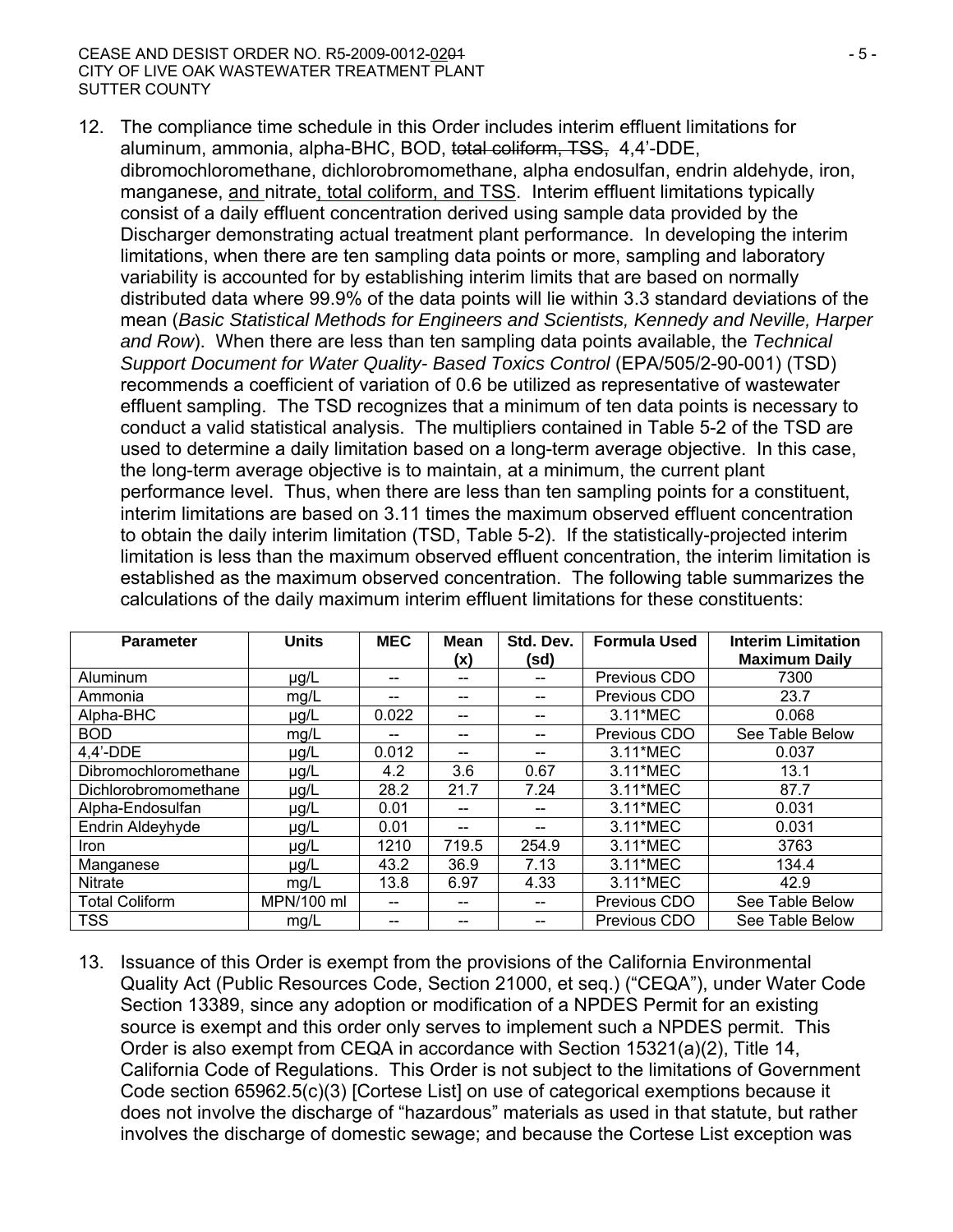not intended to apply to cease and desist orders to existing facilities. In addition, adoption of this Order is not subject to CEQA because this Order does not have the potential to cause a significant impact on the environment (Title 14 CCR section 15061(b)(3)) as it is intended to enforce preexisting requirements to improve the quality of ongoing discharges that are part of the CEQA "baseline". Any plant upgrades or replacement are the result of WDRs Order No. R5-2011-0034 and not this Order.

- 14. Any person adversely affected by this action of the Central Valley Water Board may petition the State Water Resources Control Board (State Water Board) to review the action. The petition must be received by the State Water Board Office of Chief Counsel, P.O. Box 100, Sacramento CA 95812-0100, within 30 days of the date in which the action was taken. Copies of the law and regulations applicable to filing petitions will be provided on request.
- 15. CWC section 13385(h) and (i) require the Central Valley Water Board to impose mandatory minimum penalties upon dischargers that violate certain effluent limitations. CWC section 13385(j) exempts certain violations from the mandatory minimum penalties. CWC section 13385(j)(3) exempts the discharge from mandatory minimum penalties "*where the waste discharge is in compliance with either a cease and desist order issued pursuant to Section 13301 or a time schedule order issued pursuant to Section 13300, if all the [specified] requirements are met…For the purposes of this subdivision, the time schedule may not exceed five years in length…*"
- 16. In accordance with CWC section 13385(j)(3), the Central Valley Water Board finds that, based upon results of effluent monitoring, the Discharger is not able to consistently comply with the new effluent limitations for BOD and TSS, aluminum, ammonia, alpha-BHC, 4,4'- DDE, dibromochloromethane, dichlorobromomethane, alpha-endosulfan, endrin aldehyde, iron, manganese, nitrate, and total coliform. The final effluent limitations for BOD, TSS, aluminum, ammonia, alpha-BHC, 4,4'-DDE, dibromochloromethane, dichlorobromomethane, alpha-endosulfan, endrin aldehyde, iron, manganese, nitrate, and total coliform are new, or more stringent, requirements included in Cease and Desist Order No. R5-2009-0012-02 and WDR Order No. R5-2011-0034, which become effective on 30 July 2011, and for which new or modified control measures are necessary in order to comply with the limitations, and the new or modified control measures cannot be designed, installed, and put into operation within 30 calendar days.
- 17. By statute, a Cease and Desist Order or Time Schedule Order may provide protection from MMPs for no more than five years. This Order provides protection from MMPs for the following constituents for the following periods:

 BOD, Total Suspended Solids and Total Coliform Organisms: MMP protection began with adoption of CDO R5-2009-0012 on 5 February 2009. The effluent limits in WDRs Order R5-2011-0034 are the same as those in WDRs Order R5-2004-0096, and therefore MMP protection may not extend beyond the compliance date of this Order or 5 February 2014, whichever is shorter.

 Ammonia: The effluent limits in WDRs Order R5-2011-0034 are lower than the limit in the previous Order. Therefore MMP protection begins with adoption of this Order on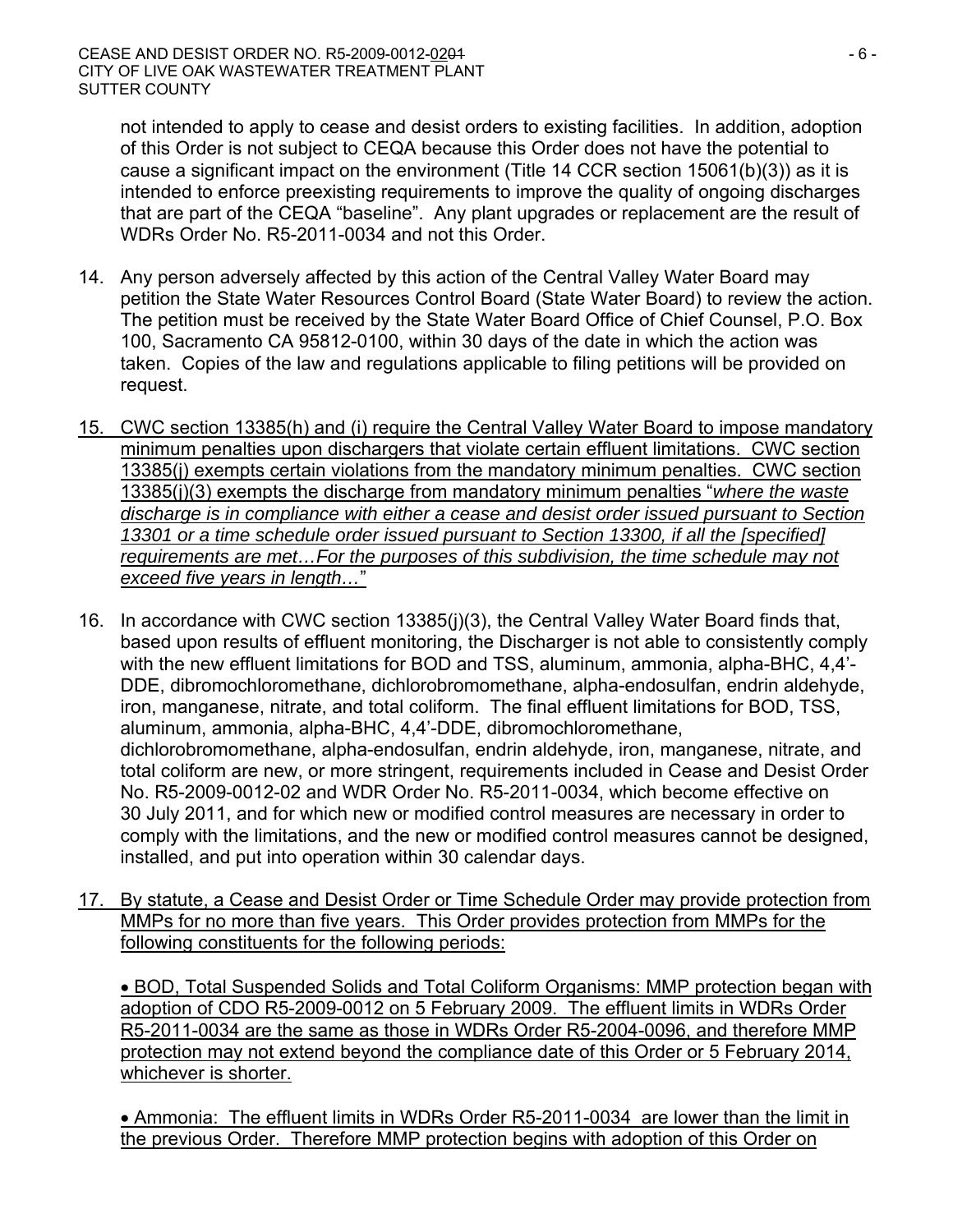10 June 2011 and may not extend beyond the compliance date of this Order or five years from adoption of Order No. R5-2009-0012-02, whichever is shorter.

**• Dibromochloromethane, Dichlorobromomethane, Iron, Manganese, and Nitrate. These** constituents did not previously have MMP protection. Therefore MMP protection begins with adoption of this Order on 10 June 2011 and may not extend beyond the compliance date of this Order or five years from adoption of this Order, whichever is shorter.

18. By statute, a Cease and Desist Order or Time Schedule Order may provide protection from MMPs for no more than five years. This Order *does not* provide protection from MMPs for the following constituents:

 Aluminum (CDO No. R5-2004-0097 provided almost five years to comply with the effluent limitation found in WDRs Order R5-2004-0096. The limitation in Order R5-2011-0034 is higher than the previous limit. Therefore the Discharger is not protected from MMPs for this constituent).

• Alpha BHC, 4,4'-DDE, Alpha Endosulfan, and Endrin Aldelhyde (CDO No. R52004-0097) provided almost five years to comply with the effluent limitation found in WDRs Order R5-2004-0096 for organochlorine pesticides. The limitation in Order R5-2011-0034 is the same as the previous limit. Therefore the Discharger is not protected from MMPs for this constituent).

**IT IS HEREBY ORDERED** that CDO No.R5-2004-0097 is rescinded, and, pursuant to CWC section 13301:

1. The Discharger shall comply with the following time schedule to assure compliance with WDRs Order No. R5-2011-0034, Effluent Limitations IV.A.1, in part, for aluminum, ammonia, alpha-BHC, BOD, 4,4'-DDE, dibromochloromethane, dichlorobromomethane, alpha endosulfan, endrin aldehyde, iron, manganese, nitrate, total coliform, TSS,for aluminum,BOD, copper,total coliform, TSS, , requir for 85 percent BOD and TSS removal, and the provisional requirement for Title 22 tertiary treatment, or equivalent:

| <u> <del>Task</del></u>       | Compliance Date                                |
|-------------------------------|------------------------------------------------|
| Implement PPP <sup>+</sup>    | Ongoing                                        |
| Progress Reports <sup>2</sup> | <b>1 March and 1 September</b><br>of each year |

#### **30 September 2012**

Onsite WWTP improvements, achieve Full Compliance with Effluent Limitations B.2. for aluminum, ammonia. BOD, coliform, copper, cyanide, TSS, turbidity, and diazinon.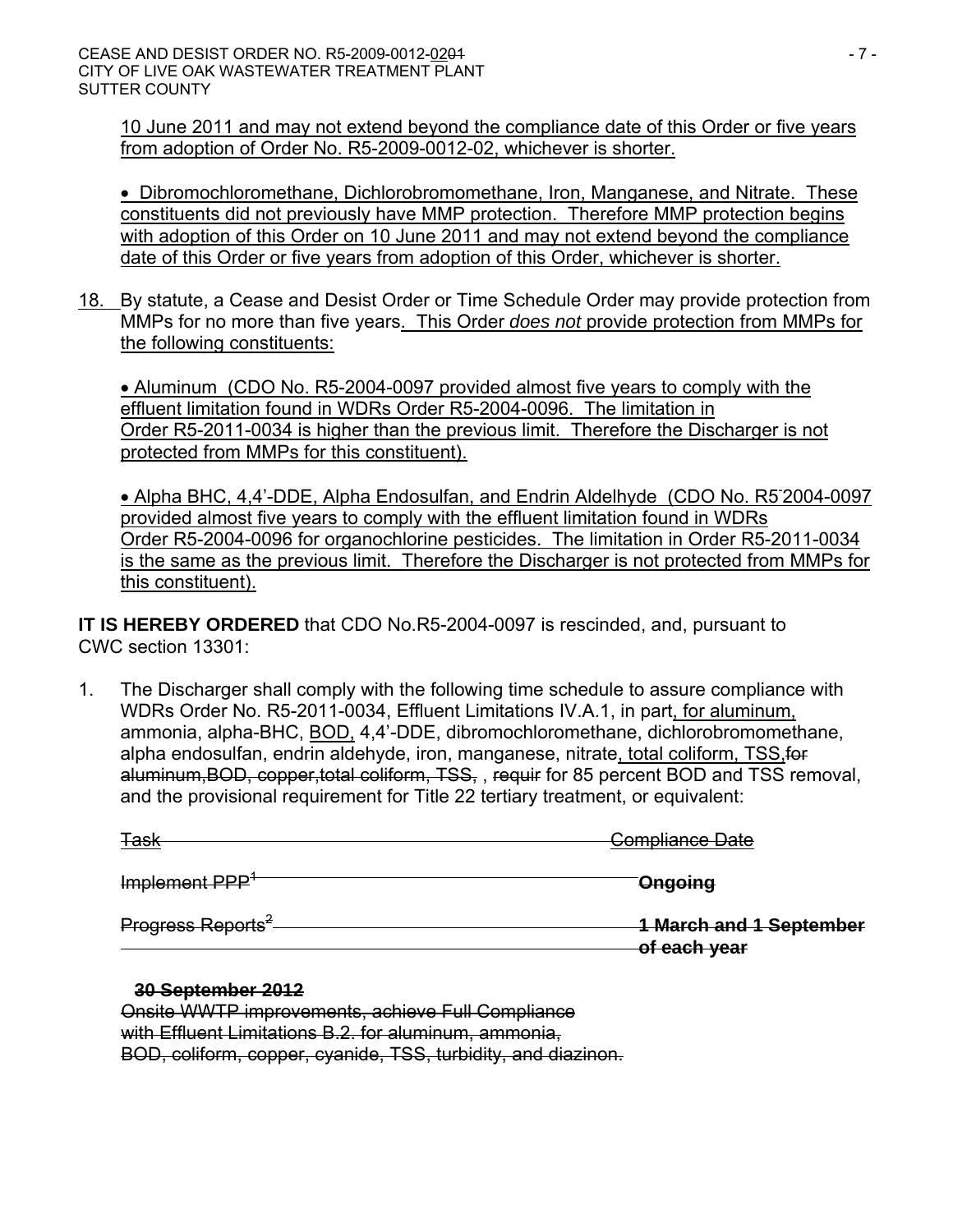| Task                                                                                                                                                                                         | <b>Compliance Date</b>                           |
|----------------------------------------------------------------------------------------------------------------------------------------------------------------------------------------------|--------------------------------------------------|
| Implement PPP <sup>1</sup>                                                                                                                                                                   | <u>Ongoing</u>                                   |
| Progress Reports <sup>2</sup>                                                                                                                                                                | 1 March and 1 September<br>of each year          |
| Achieve full compliance with Effluent Limitations IV.A.1.a. for<br>alpha BHC, alpha endosulfan, endrin aldehyde, and 4,4'-<br><u>DDE.</u>                                                    | 30 September 2012                                |
| Achieve full compliance with Effluent Limitations IV.A.1.a.,<br>b., and f. for BOD, TSS, and total coliform, and<br>implementation of Title 22 tertiary, or equivalent, treatment<br>system. | 2 years from the effective<br>date of this Order |
| Achieve full compliance with Effluent Limitations IV.A.1.a. for<br>dibromochloromethane, dichlorobromomethane.                                                                               | 3 years from the effective<br>date of this Order |
| Achieve full compliance with Effluent Limitations IV.A.1.a.,<br>h., i., and j. for aluminum, ammonia, iron, manganese, and<br>nitrate.                                                       | 5 years from the effective<br>date of this Order |

 1 The Discharger shall implement new or existing Pollution Prevention Plans for all constituents listed in Provision 1 above and shall meet the requirements specified in California Water Code Section 13263.

- 2. For the compliance schedules required by this Order, the Discharger shall submit to the Central Valley Water Board on or before each compliance due date, the specified document or, if appropriate, a written report detailing compliance or noncompliance with the specific schedule date and task. If noncompliance is being reported, the reasons for such noncompliance shall be stated, and shall include an estimate of the date when the Discharger will be in compliance. The Discharger shall notify the Central Valley Water Board by letter when it returns to compliance with the time schedule.
- 3. The following interim effluent limitations for aluminum, ammonia, alpha-BHC, 4,4'-DDE, dibromochloromethane, dichlorobromomethane, alpha endosulfan, endrin aldehyde, iron, manganese, and nitrate shall be effective immediately, and shall remain in effect until the final compliance date, in accordance with Provision 1 above, or when the Discharger is able to come into compliance with the final effluent limitations, whichever is sooner.

| <b>Parameter</b> | <b>Average Daily Effluent Limitation</b> |  |  |  |  |
|------------------|------------------------------------------|--|--|--|--|
| Aluminum         | 7300 µg/L                                |  |  |  |  |
| Ammonia          | 23.7 mg/L                                |  |  |  |  |
| alpha-BHC        | $0.068 \mu g/L$                          |  |  |  |  |
| 4.4'-DDE         | $0.037$ µg/L                             |  |  |  |  |

The progress reports shall detail steps implemented towards achieving compliance with waste discharge requirements, including construction progress regarding onsite WWTP improvements, whichever is applicable. The progress reports shall also evaluate the effectiveness of the implemented treatment and pollution prevention measures and assess whether additional measures are necessary to comply with final effluent limits.